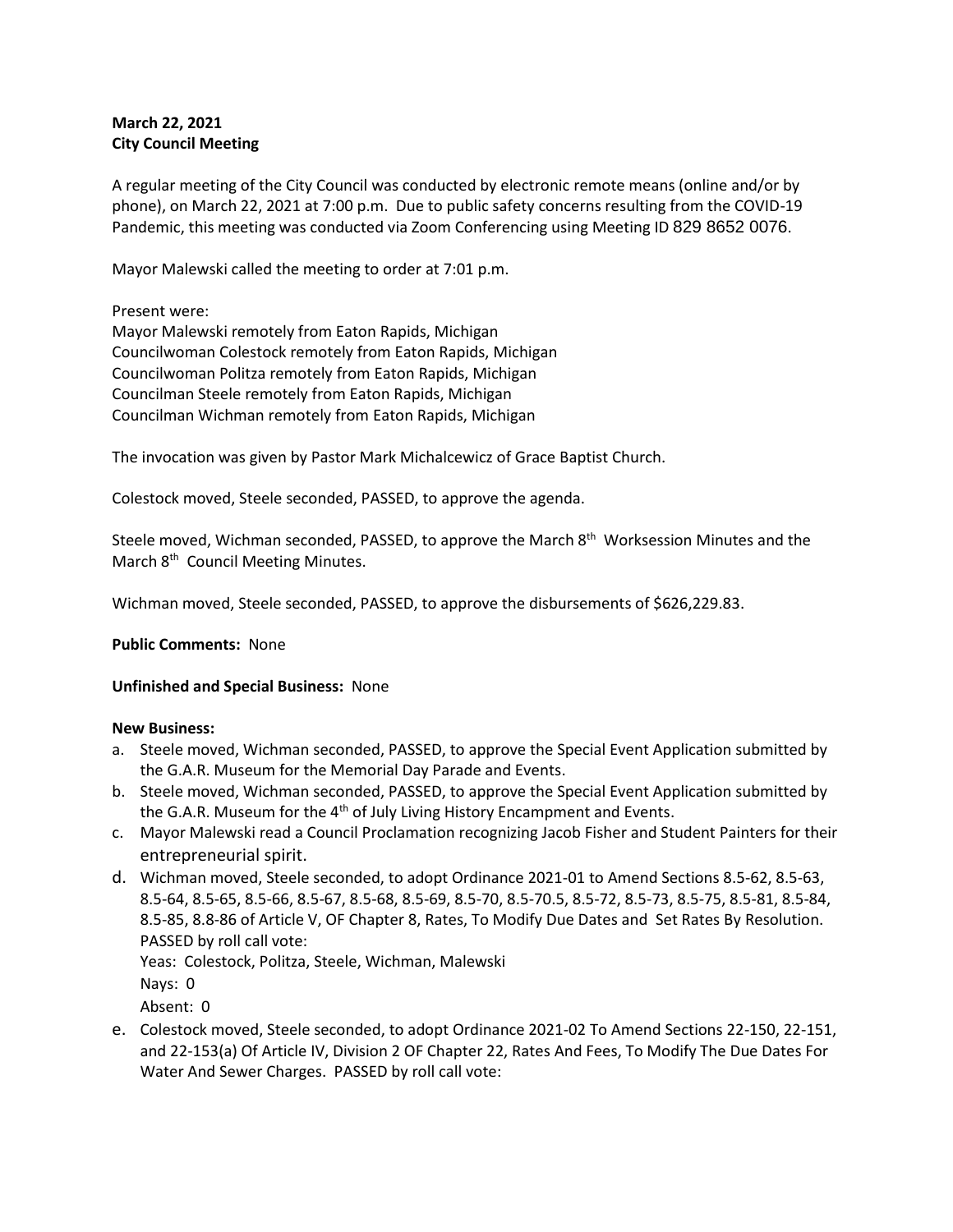Yeas: Steele, Wichman, Colestock, Politza, Malewski Nays: 0 Absent: 0

- f. Wichman moved, Steele seconded, PASSED, to adopt Resolution 2021-05 To Establish Electric Service Rates.
- g. Colestock moved, Politza seconded, PASSED, to adopt Resolution 2021-06 To Establish Water and Sewer Rates.
- h. Colestock moved, Steele seconded, PASSED, to adopt Resolution 2021-07 To Establish Utility Billing Charges.
- i. Steele moved, Politza seconded, PASSED, to appoint John Roche to the Quality of Life Board Arts Council Sub-Committee.
- j. Colestock moved, Wichman seconded, PASSED, to appoint Brian Wixson to the Quality of Life Board River Recreation Sub-Committee.
- k. Colestock moved, Steele seconded, PASSED, to appoint Brayden McDaniel to the Quality of Life Board River Recreation Sub-Committee.

### **Public Comments:**

County Commissioner Rogers reported that Eaton County is experiencing an increase in COVID-19 cases but that recoveries are also increasing. She reported that the Early Head Start Program has been back for some time and have had no COVID-19 positive cases from school exposure. The program bus drivers have delivered over 24 thousand meals.

## **Reports:**

City Manager Desentz reported that the Riverwalk Project construction is progressing as scheduled. He advised that the Budget Committee will meet next week.

Clerk Boomer reported that utility customers may be eligible for utility bill assistance through the Federal CERA Program administered in the state by MSHDA.

Fire Chief McNutt reported that the Fire Department has been very busy with grass fires.

Councilman Steele thanked Councilman Wichman for sharing the information he received at the Michigan Municipal League CapCon Conference. He reported that he has noticed the Island Project has created a lot of foot traffic in the area as people check out the progress.

Councilwoman Politza commented that all the work in the parks is great to see. She inquired about music in the Downtown area.

Mayor Malewski reported that he received a packet of ideas for recreation activities from a first grade class at Island City Academy. He will pass the packet on to Quality of Life Director Zeller. He advised that the river water level is low.